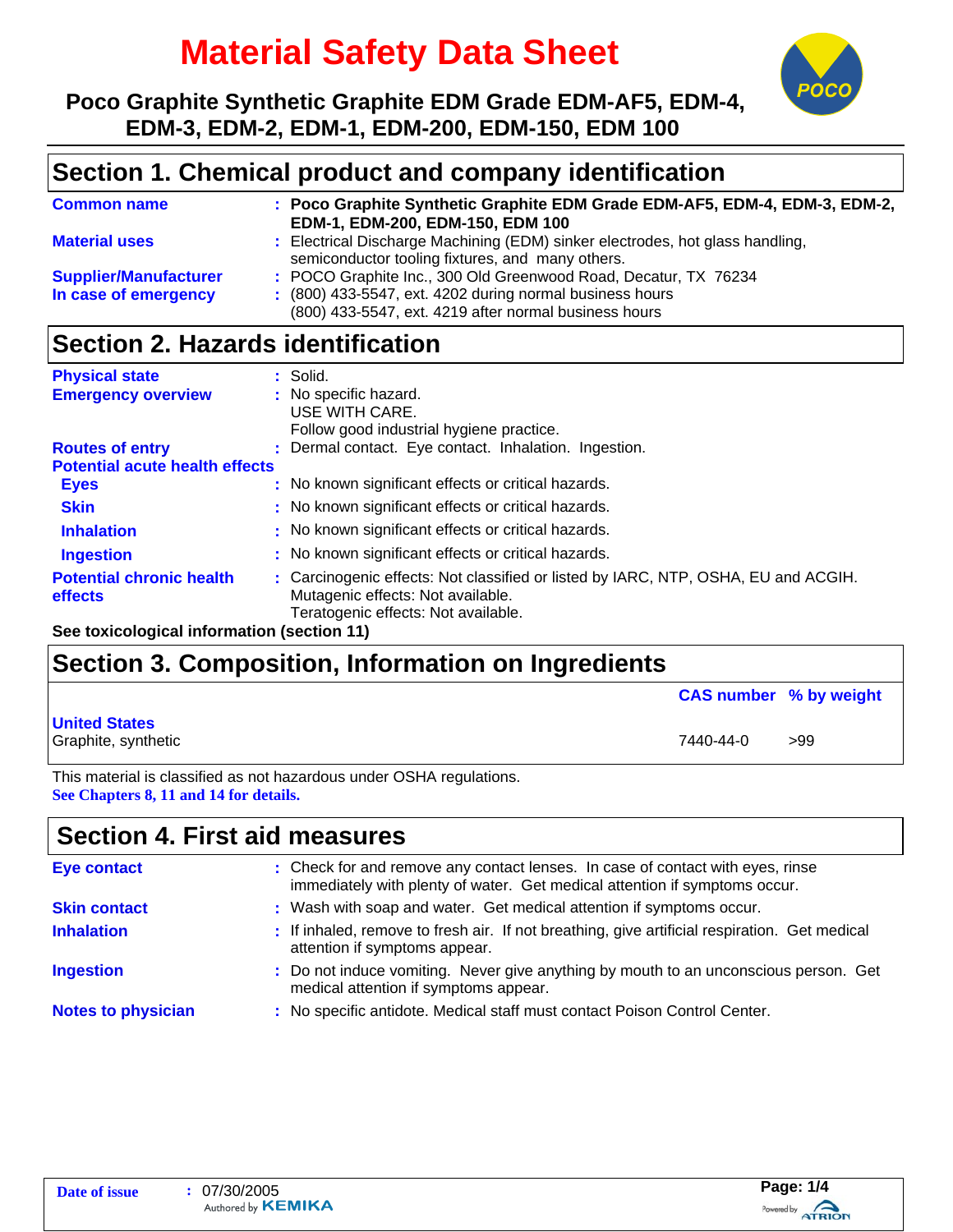

# **Section 5. Fire fighting measures**

| <b>Flammability of the product : Non-flammable.</b>                                                   |                                                                                                                                                                                                                                                                                                       |
|-------------------------------------------------------------------------------------------------------|-------------------------------------------------------------------------------------------------------------------------------------------------------------------------------------------------------------------------------------------------------------------------------------------------------|
| of various substances                                                                                 | Fire hazards in the presence: Flammable in the presence of the following materials or conditions: open flames, sparks<br>and static discharge.<br>Slightly flammable in the presence of the following materials or conditions: heat.<br>Use an extinguishing agent suitable for the surrounding fire. |
| <b>Special protective</b><br>equipment for fire-fighters<br><b>Special remarks on fire</b><br>hazards | : Fire-fighters should wear appropriate protective equipment and self-contained breathing<br>apparatus (SCBA) with a full face-piece operated in positive pressure mode.<br>: Airborne dust. Weak explosion hazard.                                                                                   |

# **Section 6. Accidental release measures**

| <b>Personal precautions</b>      | : Minimize exposure to dust.                                                                                                                                                                                                  |
|----------------------------------|-------------------------------------------------------------------------------------------------------------------------------------------------------------------------------------------------------------------------------|
| <b>Environmental precautions</b> | : Avoid dispersal of spilled material and runoff and contact with soil, waterways, drains<br>and sewers. See section 13 for waste disposal information.                                                                       |
| <b>Methods for cleaning up</b>   | : If emergency personnel are unavailable, vacuum or carefully scoop up spilled material<br>and place in an appropriate container for disposal by incineration. Avoid creating dusty<br>conditions and prevent wind dispersal. |

# **Section 7. Handling and storage**

| <b>Handling</b> | : Wash thoroughly after handling. Maintain blocks as shipped, no specific handling or<br>storage identified. Dust or powder from machining process should be kept in closed<br>container. |
|-----------------|-------------------------------------------------------------------------------------------------------------------------------------------------------------------------------------------|
| <b>Storage</b>  | : Maintain graphite blocks in stable position. Any machined generated dust should be<br>maintained in closed container.                                                                   |

# **Section 8. Exposure controls, personal protection**

| <b>Engineering controls</b> | : Use process enclosures, local exhaust ventilation or other engineering<br>controls to keep airborne levels below recommended exposure limits. If<br>user operations generate dust, fume or mist, use ventilation to keep<br>exposure to airborne contaminants below the exposure limit. |
|-----------------------------|-------------------------------------------------------------------------------------------------------------------------------------------------------------------------------------------------------------------------------------------------------------------------------------------|
| <b>Personal protection</b>  |                                                                                                                                                                                                                                                                                           |
| <b>Eyes</b>                 | : Recommended: Safety glasses.                                                                                                                                                                                                                                                            |
| <b>Respiratory</b>          | : A respirator is not needed under normal and intended conditions of<br>product use. If dust exceeds recommended exposure limits, select proper<br>respirator based on particle size of dust generated.                                                                                   |
| <b>Hands</b>                | : Wear suitable gloves.<br>>8 hour/hours (breakthrough time): Natural rubber (latex).                                                                                                                                                                                                     |
| <b>Skin/Body</b>            | : Body: Recommended: Lab coat.                                                                                                                                                                                                                                                            |

| of a large spill |            | Personal protection in case : Safety glasses, goggles or face shield. Impervious gloves. Full suit. Boots. Wear<br>MSHA/NIOSH-approved self-contained breathing apparatus or equivalent and full<br>protective gear. |  |
|------------------|------------|----------------------------------------------------------------------------------------------------------------------------------------------------------------------------------------------------------------------|--|
| Date of issue    | 07/30/2005 | Page: 2/4                                                                                                                                                                                                            |  |



Ш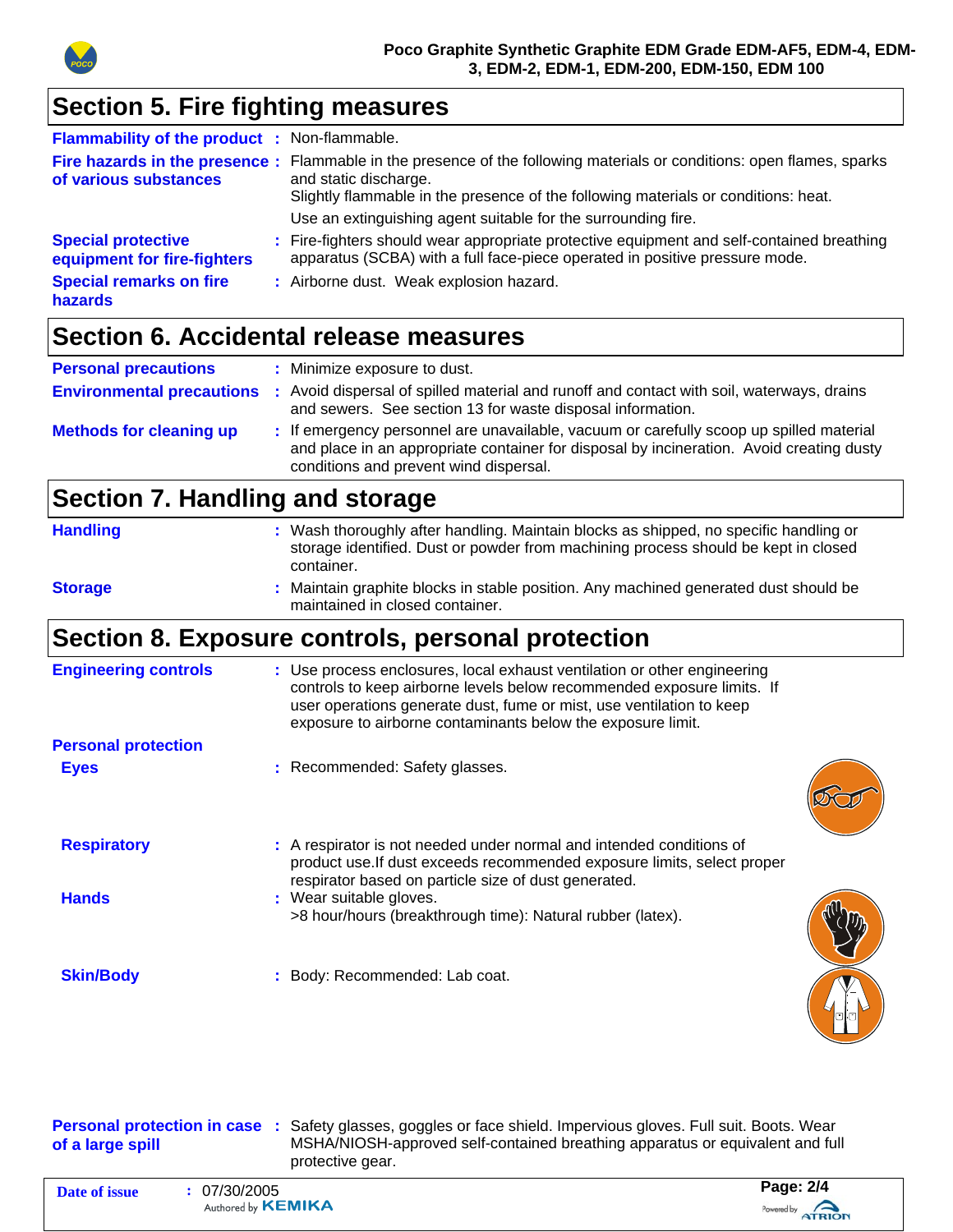

Graphite, synthetic **ACGIH (United States).**

TWA: 10 mg/m<sup>3</sup> 8 hour/hours. Form: Nuisance particulates.

#### **Consult local authorities for acceptable exposure limits.**

### **Section 9. Physical and chemical properties**

| <b>Physical state</b>    | : Solid.                              |
|--------------------------|---------------------------------------|
| <b>Color</b>             | : Gray to black.                      |
| Odor                     | : Odorless.                           |
| <b>Molecular formula</b> | ÷                                     |
| <b>Specific gravity</b>  | $: 1.4$ to 2 (Water = 1)              |
| <b>Solubility</b>        | : Insoluble in cold water, hot water. |

#### **Section 10. Stability and reactivity**

| <b>Stability and reactivity</b> | : The product is stable.                                                 |
|---------------------------------|--------------------------------------------------------------------------|
|                                 | <b>Incompatibility with various :</b> Reactive with oxidizing materials. |
| <b>substances</b>               |                                                                          |
| <b>Hazardous polymerization</b> | : Will not occur.                                                        |

# **Section 11. Toxicological information**

#### **Eyes Exercise :** No known significant effects or critical hazards. **Skin Skin Skin Skin Skin Skin Skin Skin Skin Skin Skin Skin Skin Skin Skin Skin Skin Skin Skin Skin Skin Skin Skin Skin Skin Skin Skin Skin Skin Skin Skin Skin Inhalation : No known significant effects or critical hazards. Ingestion :** No known significant effects or critical hazards. **Acute Effects Potential chronic health effects :** Carcinogenic effects: Not classified or listed by IARC, NTP, OSHA, EU and ACGIH. Mutagenic effects: Not available. Teratogenic effects: Not available.

### **Section 12. Ecological information**

: These products are carbon oxides. **Products of degradation :**

### **Section 13. Disposal considerations**

```
Waste disposal
```
The generation of waste should be avoided or minimized wherever possible. Avoid **:** dispersal of spilled material and runoff and contact with soil, waterways, drains and sewers. Disposal of this product, solutions and any by-products should at all times comply with the requirements of environmental protection and waste disposal legislation and any regional local authority requirements.

**Consult your local or regional authorities.**

### **Section 14. Transport information**

#### **Classification**

**DOT/ IMDG/IATA: Not regulated.** 

#### **Label**

Not applicable.